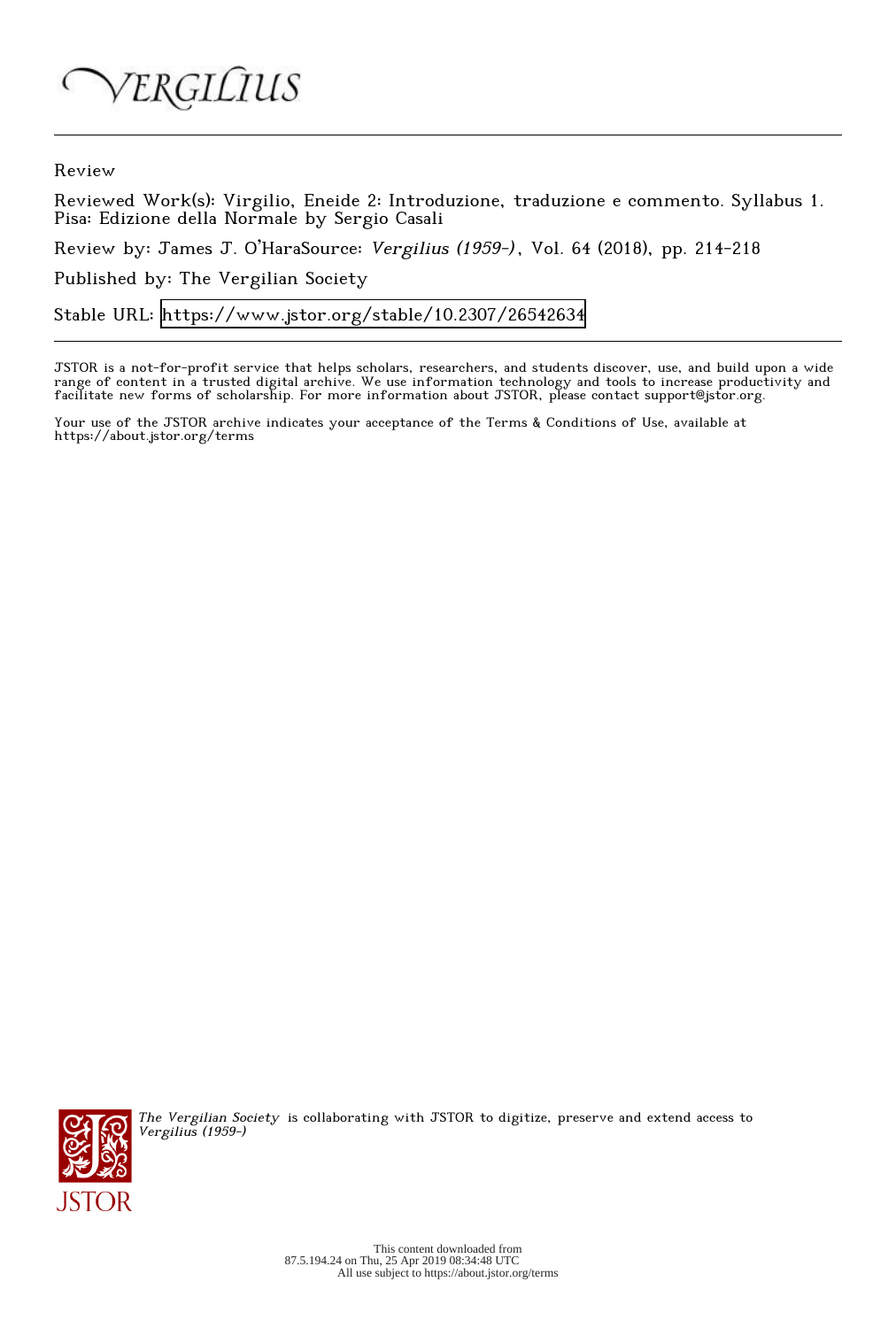**Sergio Casali,** *Virgilio***, Eneide** *2: Introduzione, traduzione e commento.*  **Syllabus 1. Pisa: Edizione della Normale, 2017. ISBN 978-8-876425-72-1 (paperback). Pp. 390. €25.00.**

This fine commentary is what one would expect from Sergio Casali, given his impressive body of work on Vergil and other Augustan poets. The "Premissa" by Gianpiero Rosati announces that this is the first of a new series of commentaries for Italian university students, offering a clear Italian translation, and notes with linguistic and stylistic analysis, as well as information about the historical, social and cultural context in which each work was written. Casali's commentary should be excellent for students in the Italian classroom, but anyone working on or teaching *Aen.* 2 will benefit from owning it. He offers the student expert advice for understanding the Latin, with key concepts explained clearly in the notes for those new to advanced study of Latin poetry, for example, both "tema e variazione" and the alternate –*ēre* ending of the perfect in line l, consonantal –*i* in 16, *virum* for *virorum* in 18, half-lines in 66, historical infinitives in 98–99, final monosyllables in 250, and the impersonal passive (said to have an archaizing tone) in 634–635. But Casali also has much to offer the scholar or more advanced student: the Introduction and notes show his deep mastery of both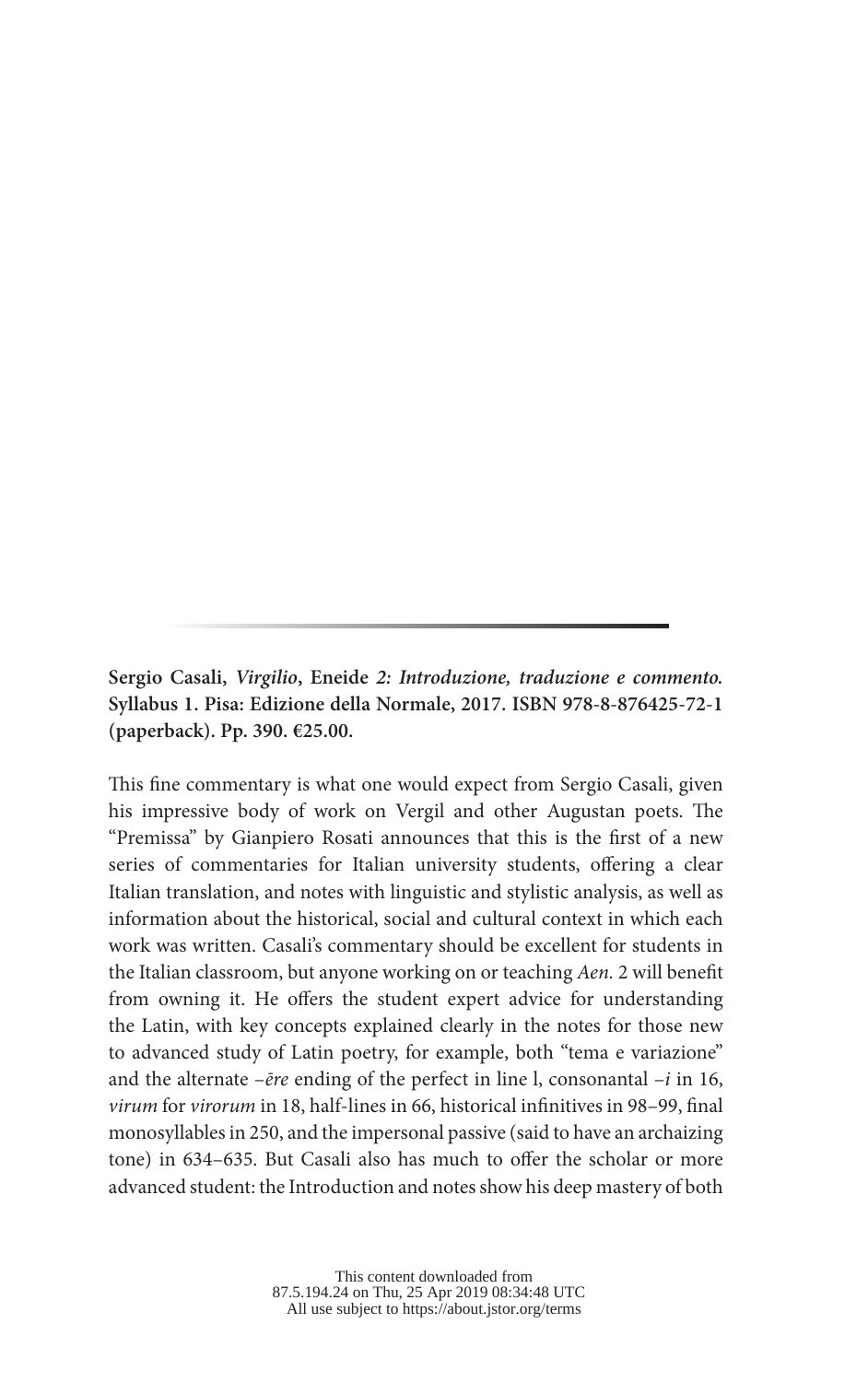the most challenging philological problems in the book, and sophisticated contemporary approaches to literary issues in texts like this.

As readers of his earlier work know, Casali's strengths are in close reading, in comparing Vergil's text to that of his likely sources, and in understanding the workings of intertextuality, allusion, and ambiguity. *Aeneid* 2 is a fertile field for these talents. A thirty-five-page introduction describes "Eneide 2 e la tradizione precedente," in which, for each section of the book, Casali starts with a prose summary about a page long, and then clearly and helpfully lays out how Vergil's narrative is like or different from that of other versions. He describes the choices Vergil made to achieve apparent goals, for example that the fall of Troy must seem inevitable, and Aeneas depicted as a hero who preferred to die, but who was persuaded to protect and leave with his family. But Casali also ponders the effects on the reader who may see what choices Vergil is making, especially when the poet seems to allude to another version of the story. This is a great strength of the commentary, discussed both in the Introduction (see, e.g., p. 35) and in numerous notes. Casali notes on lines 45–47 that one of Laocoon's ideas about the horse, that it was simply a siege engine, has been suggested by modern scholars as the origin of the myth of the horse: did ancient scholars think this too? On 61–62, Casali suggests that Aeneas's comment that Sinon was ready to die for his mission may reflect an earlier Greek source in which Sinon is a courageous hero, as he is later in Quintus Smyrneus: here allusion to a mythic variant perhaps accounts for "deviant focalisation." In 212 the word *diffugimus*, used of the Trojans fleeing from the serpents, may be an allusion to the cyclic version in which Aeneas himself "flees" to Ida after the prodigy of the serpents. Similarly, Vergil's and Aeneas's use of the words *inmixti Danais* at 396 may allude to—and perhaps for some readers explain away—the story that Aeneas negotiated with the Greeks for his escape, perhaps also alluded to at 1.488 *se quoque principibus permixtum agnouit Achiuis*, as Servius suggested. Allusion to an alternate version in which Aeneas cooperated with the Greeks may also be seen in 635–636, *genitor, quem tollere in altos / optabam*, where the verb may suggest the story that when Greeks offered to let Aeneas carry some wealth with him he "chose" his father instead. On 557 Casali has a good note on allusion to the death of Pompey in the depiction of Priam's body on the shore, where we see that "V. allude 'irrazionalmente' a una versione tragica della morte di Priamo."

Throughout the commentary there are excellent Introductions to sections large and small. There are valuable full discussions of Sinon, Palamedes, the Palladium, Laocoon, Aeneas's dream of Hector, Coroebus (and his "stupidità" in earlier texts), Pyrrhus, the death of Priam, the Helen episode (printed in brackets, with a lacuna suggested after 566, but discussed in a four-page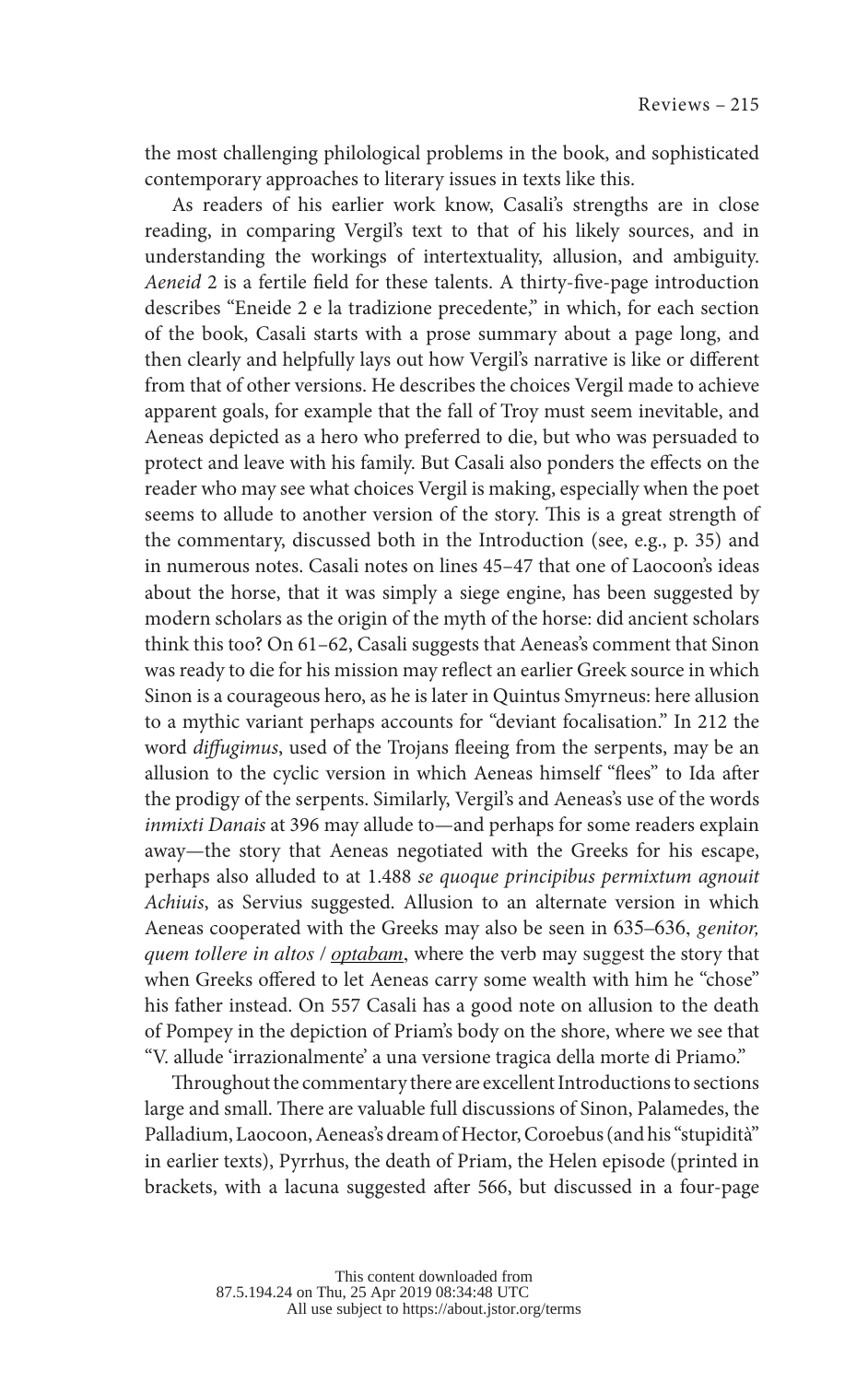introduction, followed by rich notes on problematic lines), Ascanius's flaming head, and the shade and prophecy of Creusa. Casali's bibliography is impressive, but on Pyrrhus and the death of Priam I would add J. S. Carnes, "Degenerate Neoptolemus: praise poetry and the novelization of the *Aeneid*," in Peter I. Barta, ed., *Carnivalizing Difference: Bakhtin and The Other* (London, 2001), 99–117, and on Ascanius, a book that no doubt came out too late for him to use, Anne Rogerson, *Virgil's Ascanius: Imagining the Future in the* Aeneid (Cambridge, 2017). Another 2017 volume that would make a good companion to Casali is S. J. Heyworth and James Morwood, *A Commentary on Vergil,* Aeneid 3 (Oxford, 2017), which similarly calls upon its authors' strengths in philology, intertextuality, and narratology. Casali's text comes with an apparatus criticus, not established by him but based on the principal published editions, and the commentary offers frequent clear discussion of textual problems and even punctuation.

Casali's whole treatment of Sinon is particularly rich and interesting. The Introductory note at 77–104 shows how Sinon deceives the Trojans by talking about another deception, that of Odysseus. "Tutto l'episodio di Sinone è una lezione al lettore sulla potenza di una narrazione efficace ed emotivamente coinvolgente." Excellent too are notes on 105–106 on how Sinon's Trojan audience, Aeneas's Carthaginian audience, and Vergil's readers are all hanging on Sinon's words and eager to hear the rest of his story, and on 116–119 on the complex set of speakers within speakers in the text ("V. dice che Enea dice que Sinone dice che Euripilo dice che Apollo dice"). Casali more than once calls attention to flaws and inconsistences in Sinon's story (there are two explanations for why the Greeks built the horse, and he says both that they want to abandon the war, and that after returning to Greece they will come back to resume their assault), and Casali expects that Aeneas (in hindsight), his audience, and we readers will appreciate the way that his flawed but moving false story convinced and destroyed the naïve Trojans, who appear as bad readers. Casali also calls attention to some similarities between Sinon as storyteller and Aeneas as narrator of Book 2 both men say *testor* when swearing an oath (155, 432), and both resemble the Odyssean Odysseus in several ways. But he ultimately shies away from seeing possible flaws in Aeneas's narrative as indications that perhaps it too is not be trusted. On 483–484, as Pyrrhus is breaking down the door, Casali notes that Aeneas's narrative is from the point of view of the Greeks, but instead of fully discussing this problem he quotes Heinze: "ma ciò è giustificato dal fatto che egli vive la situazione, immedesimandosi in loro [negli altri personaggi], con grande intensità" (*La Tecnica epica di Virgilio*, edited by M. Martina [Bologna, 1996], 108 n. 65). What does "giustificato" mean here, if not (to quote *The Wizard of Oz*) "pay no attention to the man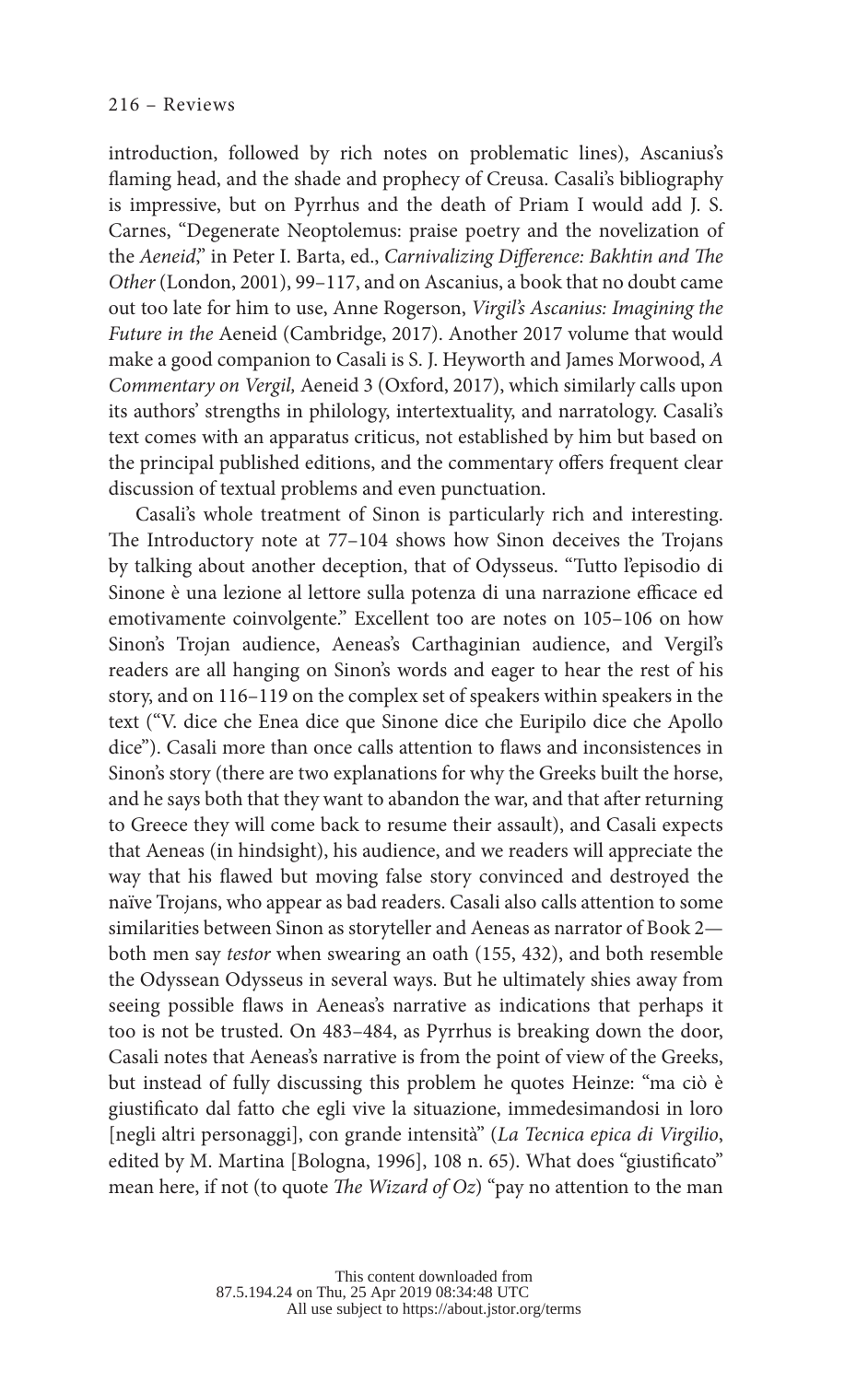behind the curtain"? Similar problems mark Aeneas's very specific claim to have seen the death of Priam, and then his subsequent detailed narration in which it is very hard to imagine Aeneas's vantage point, and here again we get another eirenic quotation from Heinze rather than the eristic approach I would expect from Casali. On 431–434, where Aeneas swears that he did not avoid combat in order to survive the battle, Casali briefly notes that this is the second person in Book 2 who says *testor*, but he concentrates on the difficulties of the Latin, and does not pursue the narratological implications of this resemblance. Similarly, he notes without much comment on 434–437 the absence of any explanation of how Aeneas survived the deadly battles of 410–430. He does note repeatedly, however, that many aspects of Aeneas's narrative are designed to defend and justify his actions. On 744 *fefellit* he notes that Aeneas "freudianamente" exaggerates in his "autogiustificazione," and on 745–751, the description of how he searched desperately for Creusa, says that it is clear that Aeneas wants to justify himself in the eyes of Dido, as both Servius and Servius Danielis note. And self-justification is not only for Aeneas: On the crucial passage in 601–603 where Venus says that the war is not Helen or Paris's fault, but that of the gods, Casali nicely calls attention to the quote in Servius Danielis that Venus is covering up her own role in starting the war by giving Helen to Paris: *latenter hic Venus suam purgat inuidiam*.

Throughout the commentary there are similar excellent notes on sources, intertexts, and subtleties of Latin style. This well produced and reasonably priced paperback is highly recommended.

> *James J. O'Hara University of North Carolina, Chapel Hill*